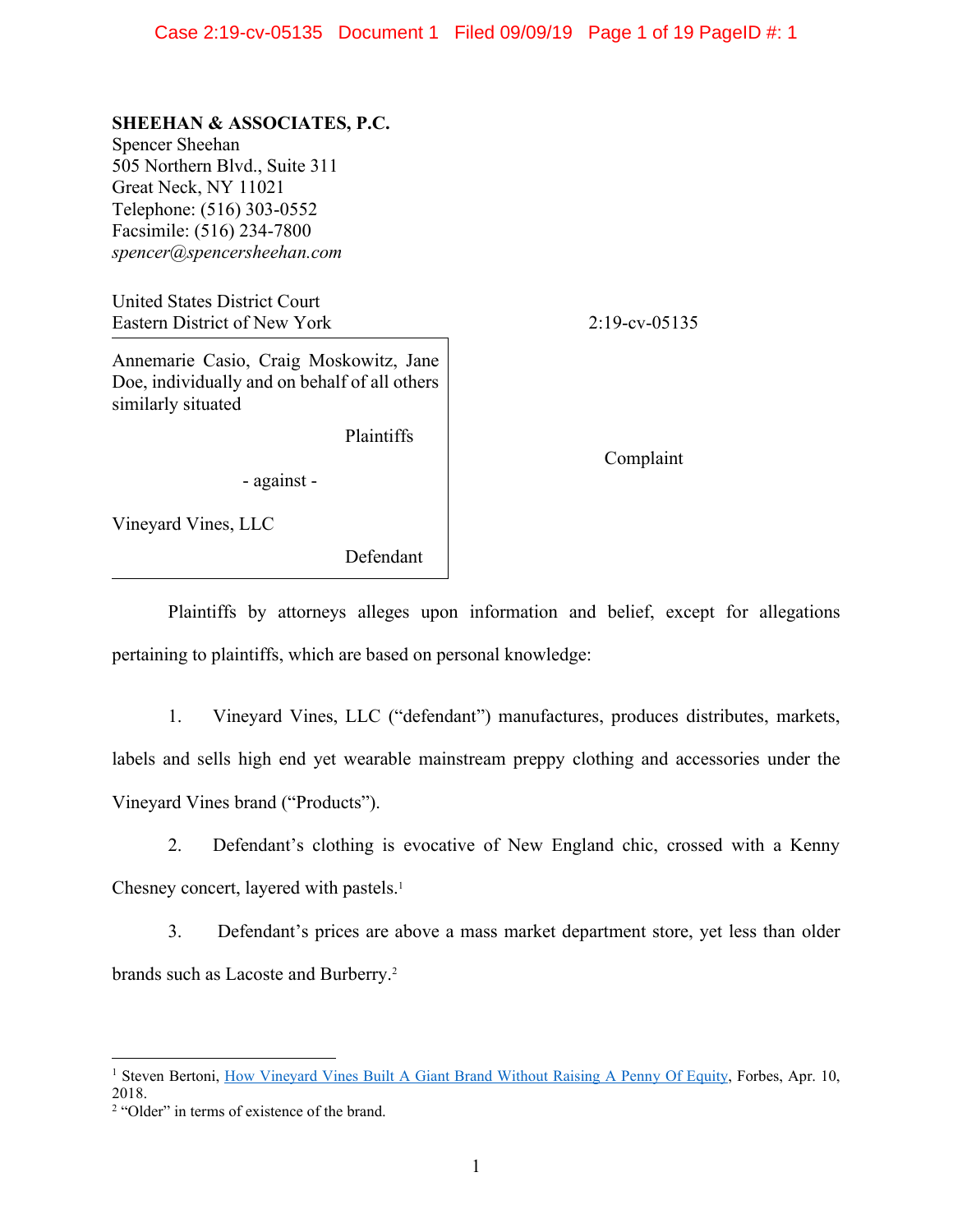## Case 2:19-cv-05135 Document 1 Filed 09/09/19 Page 2 of 19 PageID #: 2

4. Defendant operates upwards of 70 retail stores ("main line stores" or "retail stores") and 19 outlet stores ("outlet stores") with at least 10 in New York.

5. The outlet and retail stores have similar interior layout, shelving, organization and available products.3

Outlet Main Line





6. The outlet stores contain in-store placards promoting a 25% price reduction on all items, reflected on all price tags through a "Suggested Retail" Price which is 25% higher than the price consumers will pay, designated as "Our Price."

7. The attributes, features, designations and other criteria which apply to the exemplar products apply consistently across all of defendant's retail products, which have a corresponding outlet product in the same product line.

- 8. The outlet products purport to be identical to the retail products.
- 9. For example, the men's CHAPPY line of bathing suits is sold in the outlet and retail

<sup>&</sup>lt;sup>3</sup> The outlet products, labels and tags identified in the complaint are examples of Outlet Products purchased by the named plaintiffs and class members and are referenced for purposes of explanation and comparison with the corresponding Retail Products.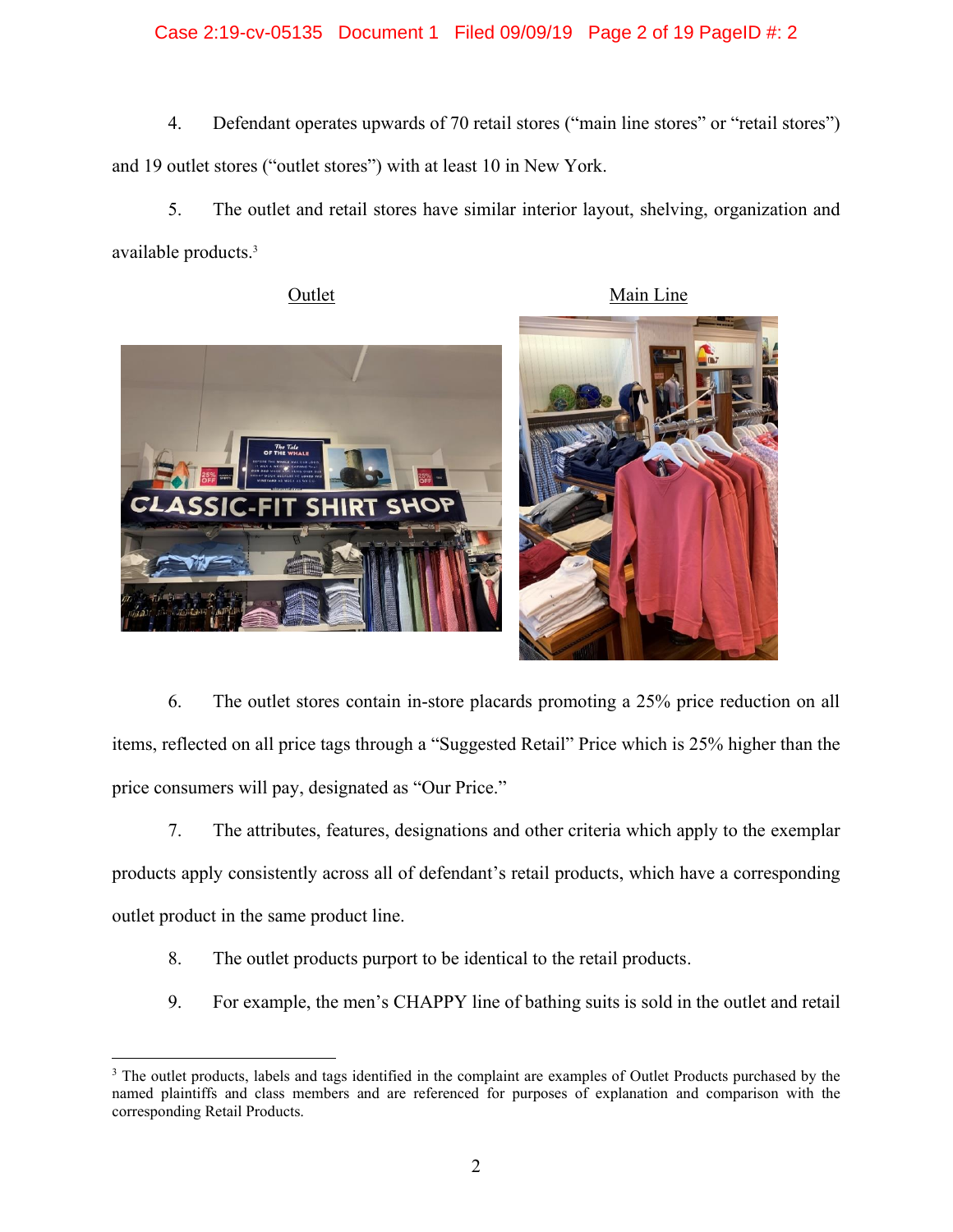stores and they are difficult to distinguish at a glance.

10. The Product on the left (pink coconuts and pineapples) is the outlet product and the Product on the right (sharks) is the retail product.



11. The price tags for the above outlet and retail products is presented below.

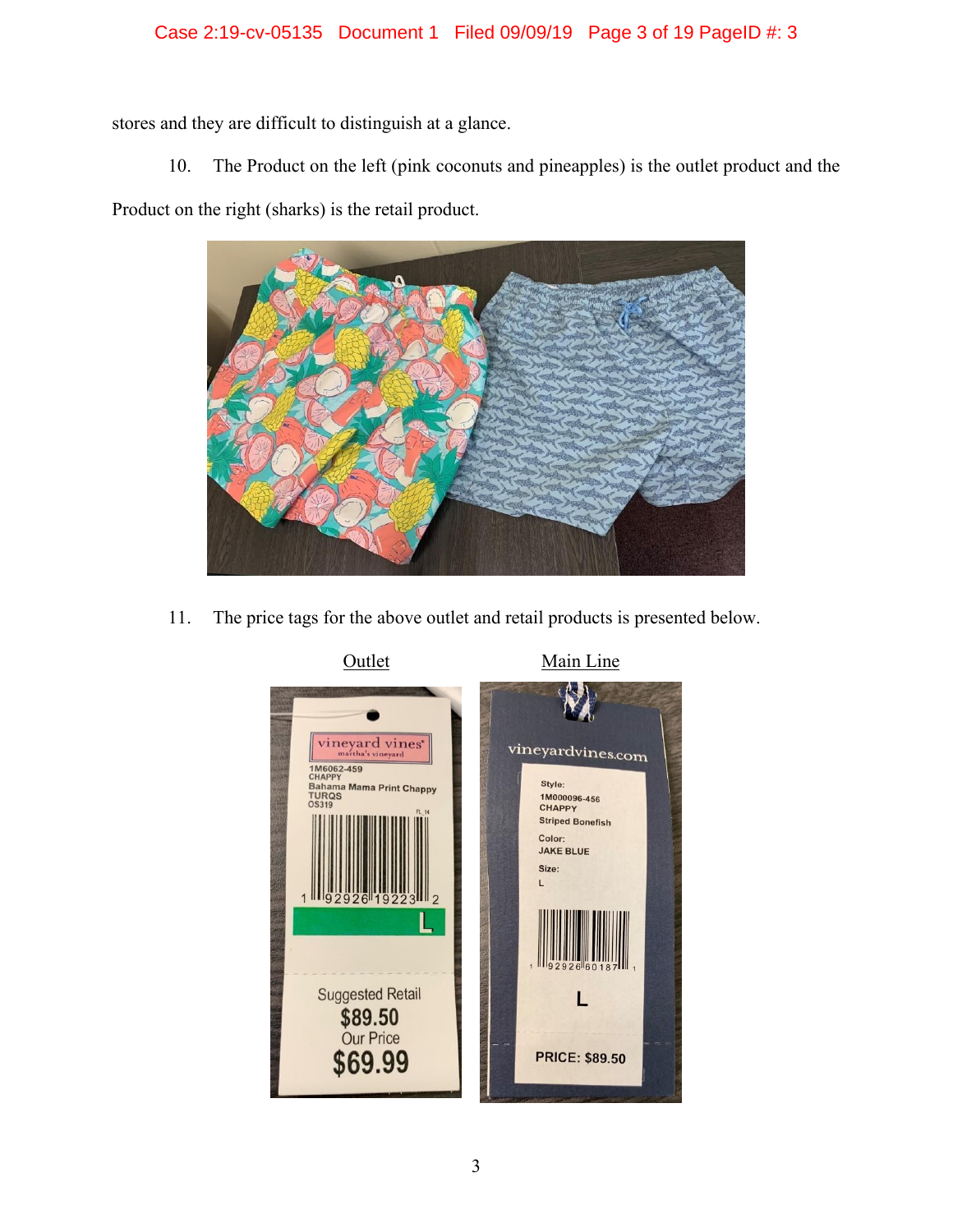### Case 2:19-cv-05135 Document 1 Filed 09/09/19 Page 4 of 19 PageID #: 4

12. The Outlet and Retail Product Price Tags share many of the same markers and identifiers.

|                                   | Outlet                   | Retail           |
|-----------------------------------|--------------------------|------------------|
| <b>Suggested Retail</b>           | \$89.50                  | \$89.50          |
| <b>Actual Price ("Our Price")</b> | \$69.99                  | \$89.50          |
| <b>Style Number</b>               | 1M6062-459               | 1M000096-456     |
| <b>Style Name</b>                 | Bahama Mama Print Chappy | Striped Bonefish |
| <b>Product Line</b>               | <b>CHAPPY</b>            | <b>CHAPPY</b>    |
| Color                             | <b>TURQS</b>             | <b>JAKE BLUE</b> |
| <b>Bar Code</b>                   | 1 92926 19223 2          | 1 92926 60187 1  |
| <b>Miscellaneous</b>              | OS319                    | blank]           |

13. In the context of the Products, *viz*, the CHAPPY swimsuits, the most significant and apparent similarity between the price tags is that "Suggested Retail" price of the outlet product is identical to the "Price" of the retail product – \$89.50.

14. Despite their similarity in appearance and classification, the outlet products' pricing is misleading because they do not have a true suggested retail price identical to the price for the comparative product in the retail store.

15. The invented price disparity between the "Suggested Retail" price, \$89.50, and the actual "Our Price" of \$69.99, induces customers to purchase the outlet products, by creating an impression of savings and "enhances subjects' perceived value and willingness to buy the product."<sup>4</sup>

16. The outlet products are not actually identical to the retail products, as they were not previously sold at the retail store nor transferred to the outlet store to clear space for a new season's

<sup>4</sup> Dhruv Grewal & Larry D. Compeau, "Comparative Price Advertising: Informative or Deceptive?," 11 J. Pub. Pol'y & Mktg. 52, 55 (Spring 1992).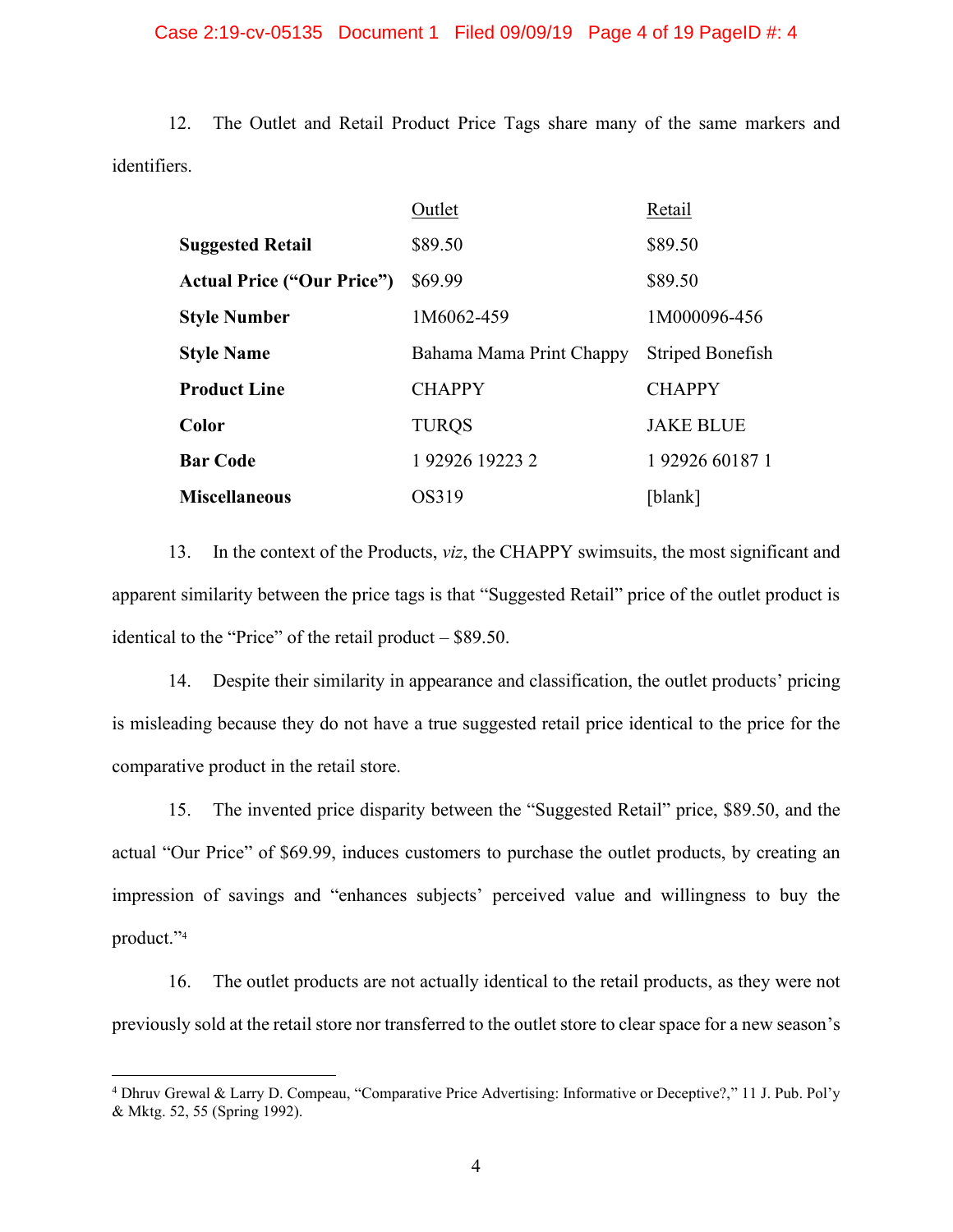## Case 2:19-cv-05135 Document 1 Filed 09/09/19 Page 5 of 19 PageID #: 5



merchandise, as shown through the interior tags of the Products.

17. It can plausibly be surmised that the "OS" part of the "OS319" code on the outlet product price tag, and corresponding to "Season" on the interior tag directly above, is a designation for "Outlet Store."

18. The outlet product tag shows a production date of "01/19" or January 2019, while the main line product is dated "03/2019" or March 2019.

19. Due to seven months between the time the outlet product was made – not counting oceanic transport by container ship, processing through Customs, tagging the product prior to sale and domestic transport – it would have been impossible for the outlet product to be sold at a main line store of defendant.

20. However, reasonable consumers get the impression the outlet products are identical to the retail products due to the numerous intentional similarities and representations between the products sold at each store.

21. Upon information and belief, defendant's representatives in the outlet stores are directed, perhaps implicitly, to further these deceptive practices, by responding to customers from who ask about the relationship between the outlet and retail merchandise.

22. Customers are informed that the outlet products were either previously sold at retail stores or are of equivalent quality such that they could be.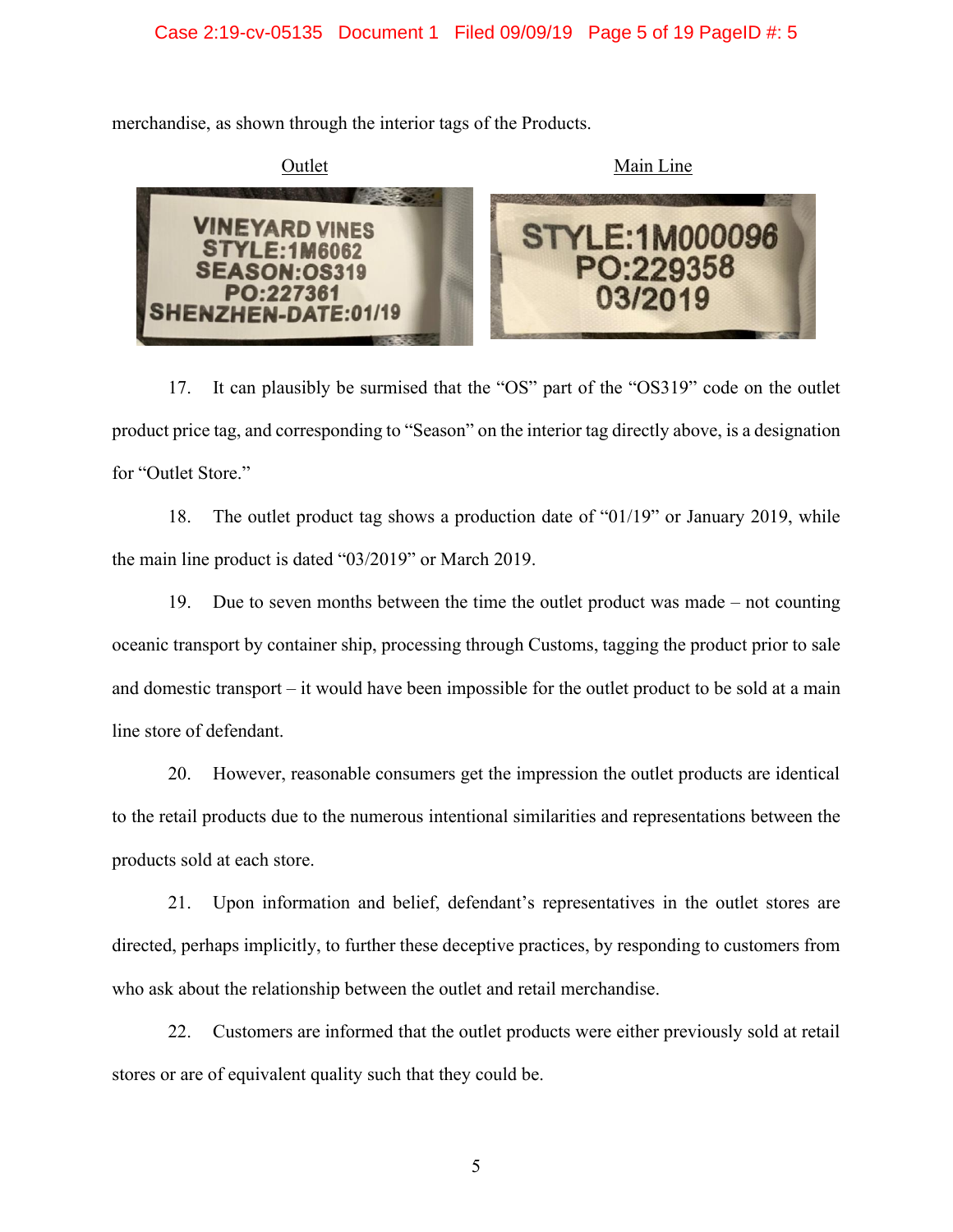### Case 2:19-cv-05135 Document 1 Filed 09/09/19 Page 6 of 19 PageID #: 6

23. Upon check-out, defendant provided customers with receipts which furthered the deceptive practices, through printing the Suggested Retail Price marked down by 25%, reassuring customers the items they purchased were worth more than they were.

24. These representations and intentional similarities are misleading, because the outlet products are of distinctly lower quality, evinced through the care tags.



25. The Outlet Product is 100% polyester (lining and shell), compared to the Retail Product, which has a shell of 86% polyester and 14% spandex.

26. This difference in the Product's composition shows that the Outlet Product could not have had the suggested retail price equivalent to the retail product because the former is of lesser quality.

27. A comparable product of 100% polyester will be have a true market price of *more than 25% less* (less than \$69.99, the actual price following 25% reduction from "Suggested Retail" price) than a product consisting of 86% polyester and 14% spandex, due to the prices of the fabrics.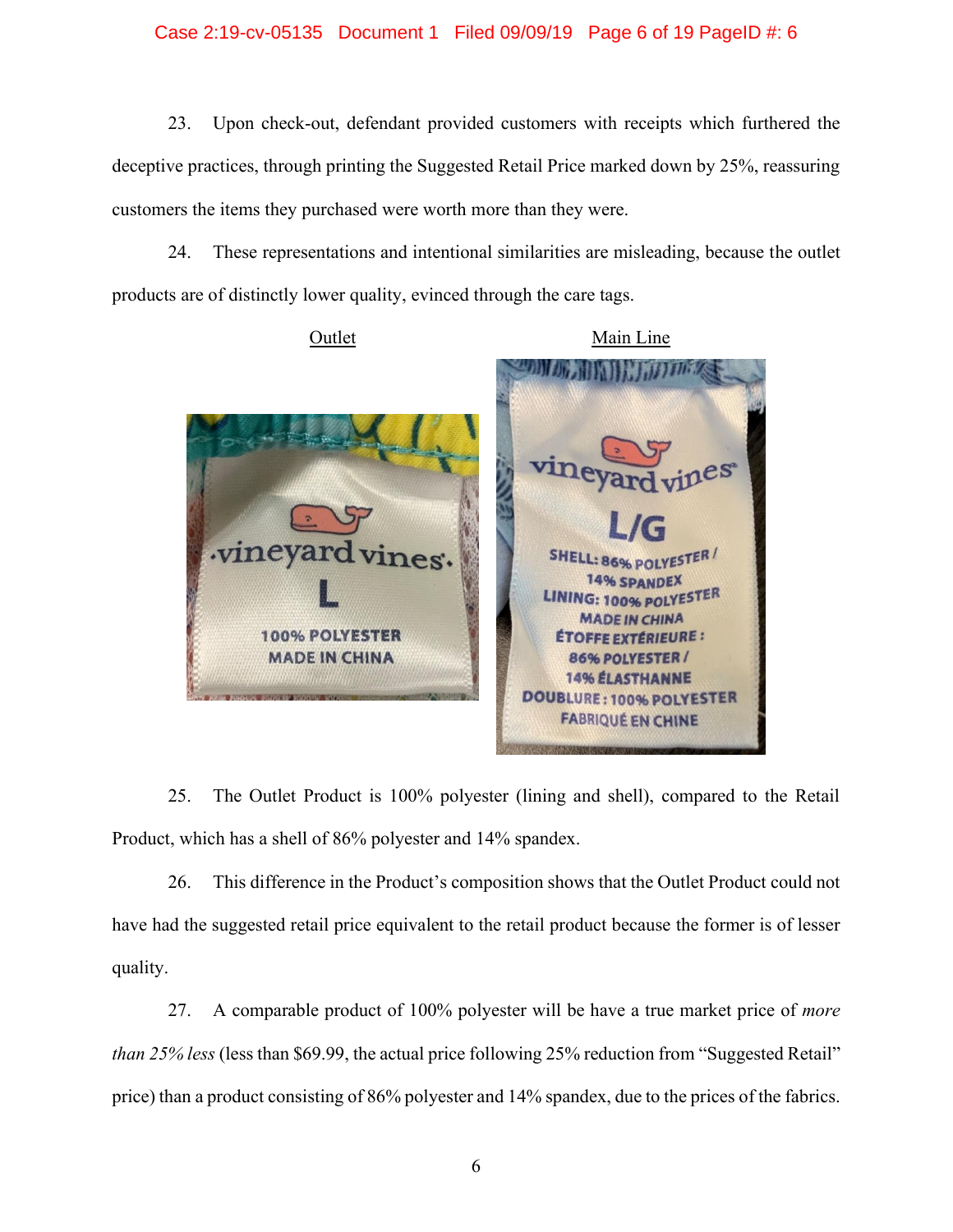#### Case 2:19-cv-05135 Document 1 Filed 09/09/19 Page 7 of 19 PageID #: 7

28. The subtle nature of the differences between the outlet and retail products are such that they are deceptive to customers, who would not otherwise spend \$69.99 for a bathing suit which is  $100\%$  polyester.

29. The "suggested retail" prices for the Outlet Products were not the prevailing market prices or values preceding the publication of said prices, as required by state law and/or the Federal Trade Commission ("FTC").<sup>5</sup>

30. The information provided to consumers by sellers causes consumers to "stop a search based on dishonest price and quantity signals," such that "the transaction for the purchased item may yield an inferior result for the consumer than if the search had continued based on truthful information."<sup>6</sup>

31. Consumer willingness to pay more money for a product or service based on an initial higher list price is contrary to a rational economic model which "assumes all consumers care about is the value of the good and its selling price," in contrast to "robust evidence suggest[ing] consumers make consumption decisions that deviate from this model.7

32. This is because consumers value transactional utility – what they perceive as the "value of the 'deal."<sup>38</sup>

33. Consumers rely upon truthful information to manage their time constraints when searching for Products – in other words, allocating their scarce resources.

34. Through "dishonest search disruption" which distorts the information relied upon by consumers, sellers are able to short-circuit this search process, not only "inducing a purchase" by

<sup>&</sup>lt;sup>5</sup> Federal Trade Commission Act ("FTCA") prohibiting "unfair or deceptive acts or practices in or affecting commerce" (15 U.S.C.  $\&$  45(a)(1)) and false advertisements (15 U.S.C.  $\&$  52(a)).

<sup>6</sup> D. A. Friedman, "'Dishonest Search Disruption'[: Taking Deceptive-Pricing Tactics Seriously,](https://papers.ssrn.com/sol3/papers.cfm?abstract_id=3101964)" 51 U.C. Davis L. Rev. Online 121 (2018).

<sup>7</sup> Jennie Huang, ["The Thrill of the Deal: Quantifying the Price of Perceived Discounts and Mark-ups,](https://marketing.wharton.upenn.edu/wp-content/uploads/2018/09/09.20.2018-Huang-Jennie-PAPER-ThrilloftheDeal_JennieHuang.pdf)" (2018), Working Paper, Graduate Studies, Wharton School, University of Pennsylvania.  $8$   $Id$ .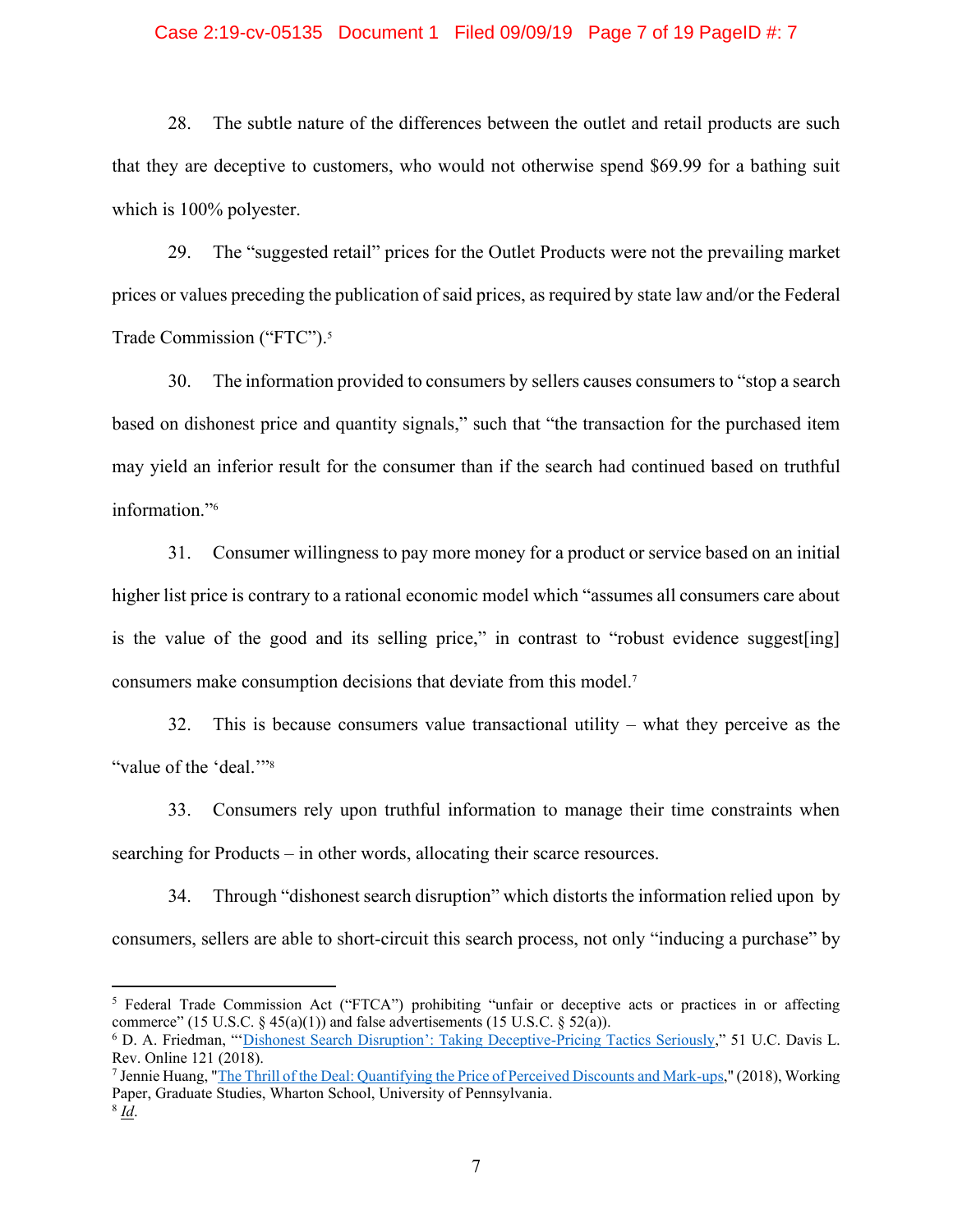#### Case 2:19-cv-05135 Document 1 Filed 09/09/19 Page 8 of 19 PageID #: 8

depriving consumers of informed choice but through amounts of money which can be measured.

35. Recent studies with abstract, virtual goods determined that "participants are willing to pay 57 cents to gain a dollar of perceived discount and 78 cents to avoid a dollar of perceived mark-up."9

36. Defendant's "fictitious pricing" "'trap'[s] consumers into purchasing a more expensive good to exhaust the value" of the savings attributed to the price reduction, without regard for product quality.10

37. Only because of the fictious markdown were the items able to be sold at the lower "Our Price," due to their lesser quality, which exceeds the value of the price differential.

38. In other words, consumers are more likely to purchase the Products because the original price, \$89.95, was above the selling price, \$69.99.

39. Consumers would be significantly less likely to purchase the Products if the original price was below the selling price.

40. While studies had previously shown that "perceived discounts" lead to an increase in purchase intention, they did not "provide concrete evidence that reference prices may cause material losses for consumers."

41. Moreover, "irrelevant original prices," such as the "Suggested Retail" price of the Products, can be disentangled from "the effects of inferences about product-quality."

42. Had the Suggested Retail Price been a bona fide price, the customer would have a legitimate basis for evaluating whether the actual price was one they were willing to pay, absent the manipulation of the false reference price.

<sup>9</sup> *Id*.

 $10$  Huang at 4 ( $\degree$ I find that participants systematically forwent higher earnings and chose to purchase the good that uses up the entire value of the coupon almost 30% of the time").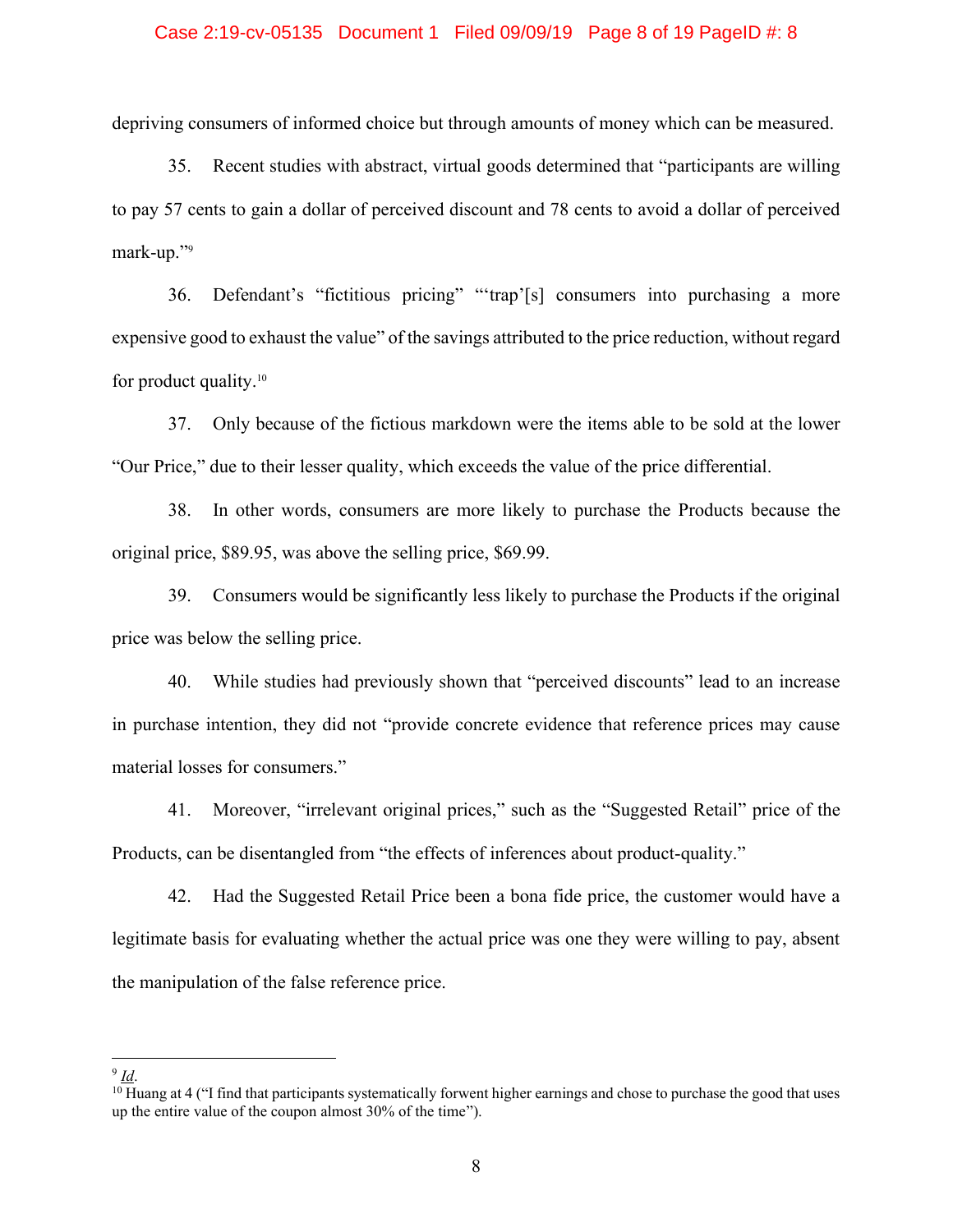#### Case 2:19-cv-05135 Document 1 Filed 09/09/19 Page 9 of 19 PageID #: 9

43. The false reference price also prevents the rational, reasonable consumer from independently evaluating what the product's true market price should be.

44. The differential between the true market price of the product and the price at which the retailer is able to sell the product utilizing its false discounting are the consumers' damages.

45. The "true market price" is the price that an item of similar quality would be sold for at a completely different store, based on factors such as fabric type and quality, colors and drying.

46. Defendant knew the outlet products did not have a suggested retail price identical to the retail products because it ordered the outlet and retail products from a supplier, and necessarily paid less for the outlet products.

47. Named Plaintiffs and consumers reasonably and justifiably acted and relied on the substantial price differences advertised, and made purchases believing that they were receiving a substantial discount on an item of greater value than it was.

48. Named Plaintiffs and consumers would not have made their purchases or would have paid less for the Outlet Merchandise they did purchase, but for defendant's false representation of the "Suggested Retail" price accompanied by the illusory price discounts.

49. The Products and Pricing Practices are deceptive and injurious in other material and quantifiable ways.

### Jurisdiction and Venue

50. Jurisdiction is proper pursuant to 28 U.S.C. § 1332(d)(2).

51. Upon information and belief, the aggregate amount in controversy is more than \$5,000,000.00, exclusive of interests and costs.

52. This court has personal jurisdiction over defendant because it conducts and transacts business, contracts to supply and supplies goods within New York.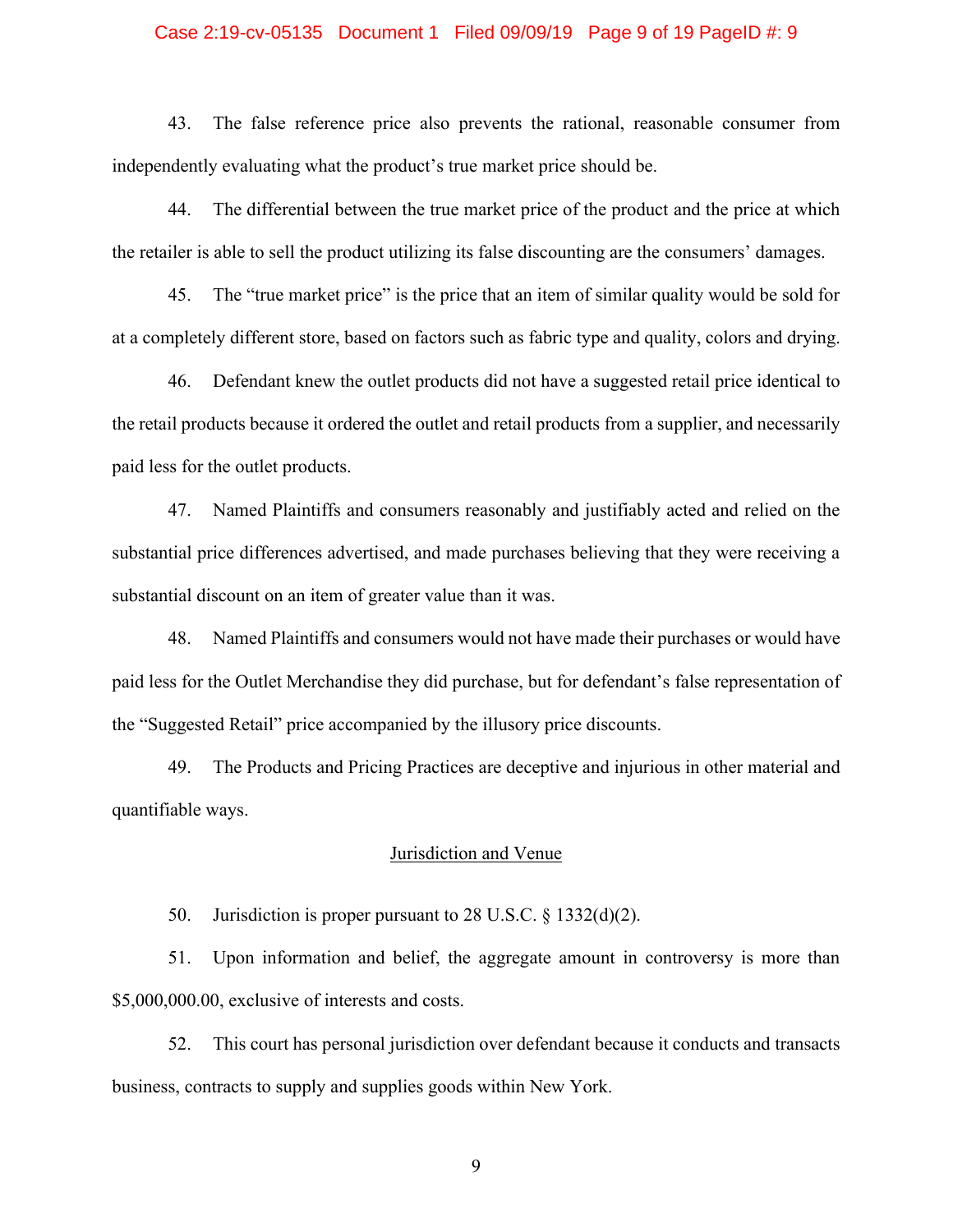# Case 2:19-cv-05135 Document 1 Filed 09/09/19 Page 10 of 19 PageID #: 10

53. Venue is proper because a substantial part of the events or omissions giving rise to the claims occurred in this District.

54. Venue is proper because many class members reside in this District and defendant does business in this District and State.

### Parties

55. Plaintiff Casio is a citizen of Suffolk County, New York.

56. Plaintiff Moskowitz is a citizen of Fairfield County, Connecticut.

57. Plaintiff Casio purchased the products at one or more of defendant's outlet stores in this State during the statute of limitations.

58. Plaintiff Moskowitz purchased the products at one or more of defendant's outlet stores in this State and/or other States during the statute of limitations.

59. The items purchased by named plaintiffs have corresponding, similar, yet higher quality counterparts sold at defendant's retail stores and are represented in substantially identical form to the example(s) described herein.

60. Named Plaintiffs observed the in-store placards promoting a 25% price reduction on all items and price tags which represented the "Suggested Retail" Price to be 25% higher than the sale or "Our Price."

61. After observing the price tags on the items and the accompanying signage, Named Plaintiffs believed that they were receiving a significant discount on the item(s) they had chosen when in fact, the items would have cost less than they did.

62. Because they felt that the discounted price would likely not last, and that they were getting a significant bargain on the merchandise, they purchased the Products.

63. Jane Doe plaintiffs are citizens of the 48 states for which the identity of a named plaintiff has not been disclosed, but who were affected in the same manner as the Named Plaintiffs.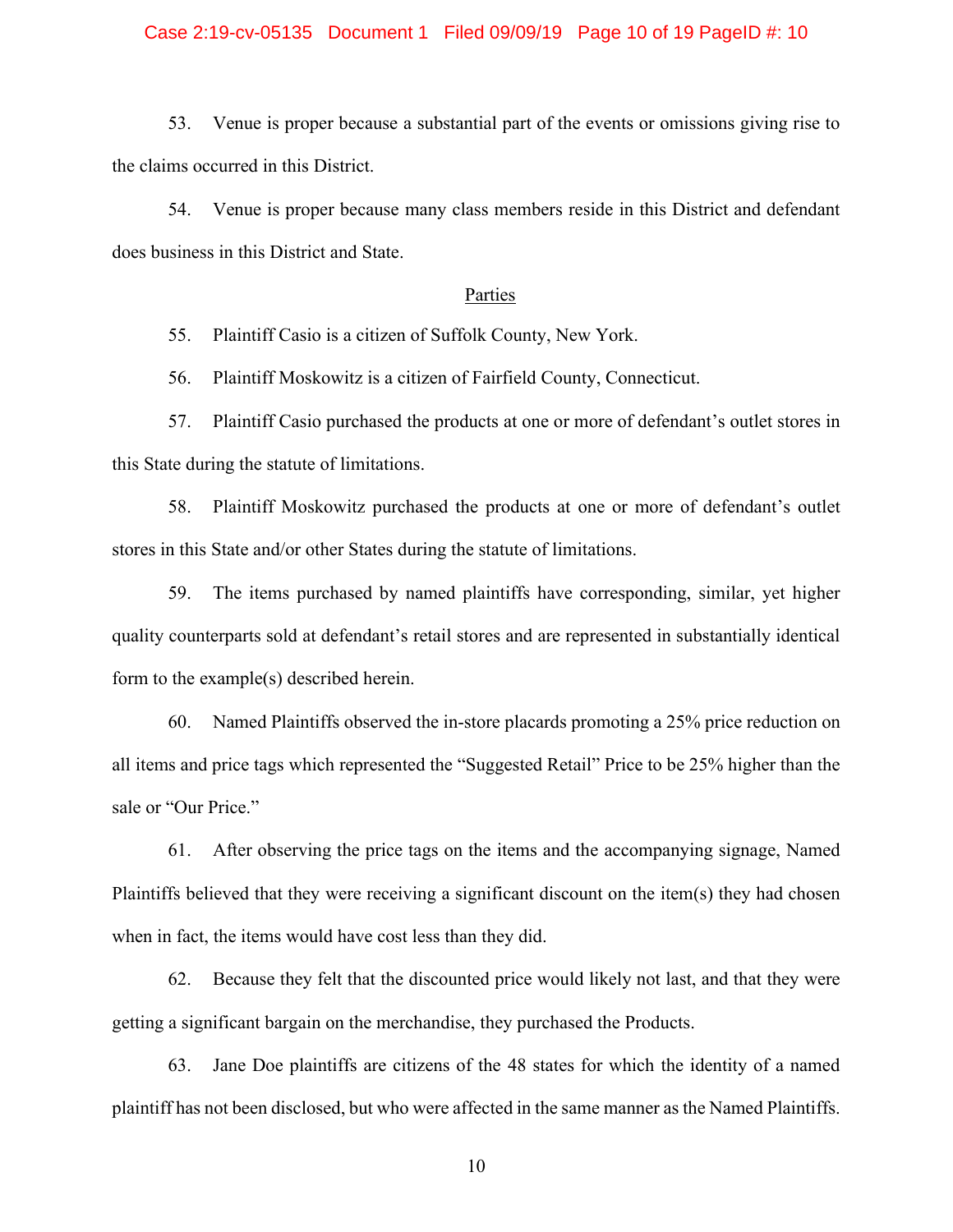#### Case 2:19-cv-05135 Document 1 Filed 09/09/19 Page 11 of 19 PageID #: 11

64. The allegations as related to laws of other states where no named plaintiff has been disclosed serves as a placeholder upon joinder or amendment.

65. Defendant is a Connecticut limited liability company with a principal place of business in Stamford, Connecticut (Fairfield County) and its members are citizens of Fairfield County, Connecticut.

66. During the class period, Named and Jane Doe Plaintiffs purchased one or more of the Products for personal use, consumption or application based on the representations described herein, for no less than the price indicated, *supra*, excluding tax, within their districts and/or states.

67. Named and Jane Doe Plaintiffs purchased the Products based upon the representations with respect to price and implicit message of quality inherent in that price.

68. Named and Jane Doe Plaintiffs would consider purchasing the Products at defendant's outlet stores again if there were assurances that the Products' pricing representations were no longer misleading and priced the items at their true market price, less than the actual price the items were offered for sale at.

## Class Allegations

69. The classes will consist of all consumers in all 50 states with sub-classes for the individual states.

70. The present complaint contains Named Plaintiffs from: New York, who will represent his/her/their state sub-classes of persons who purchased any Products containing the actionable representations during the statutes of limitation.

71. Common questions of law or fact predominate and include whether the representations were likely to deceive reasonable consumers and if Named and Jane Doe Plaintiffs and class members are entitled to damages.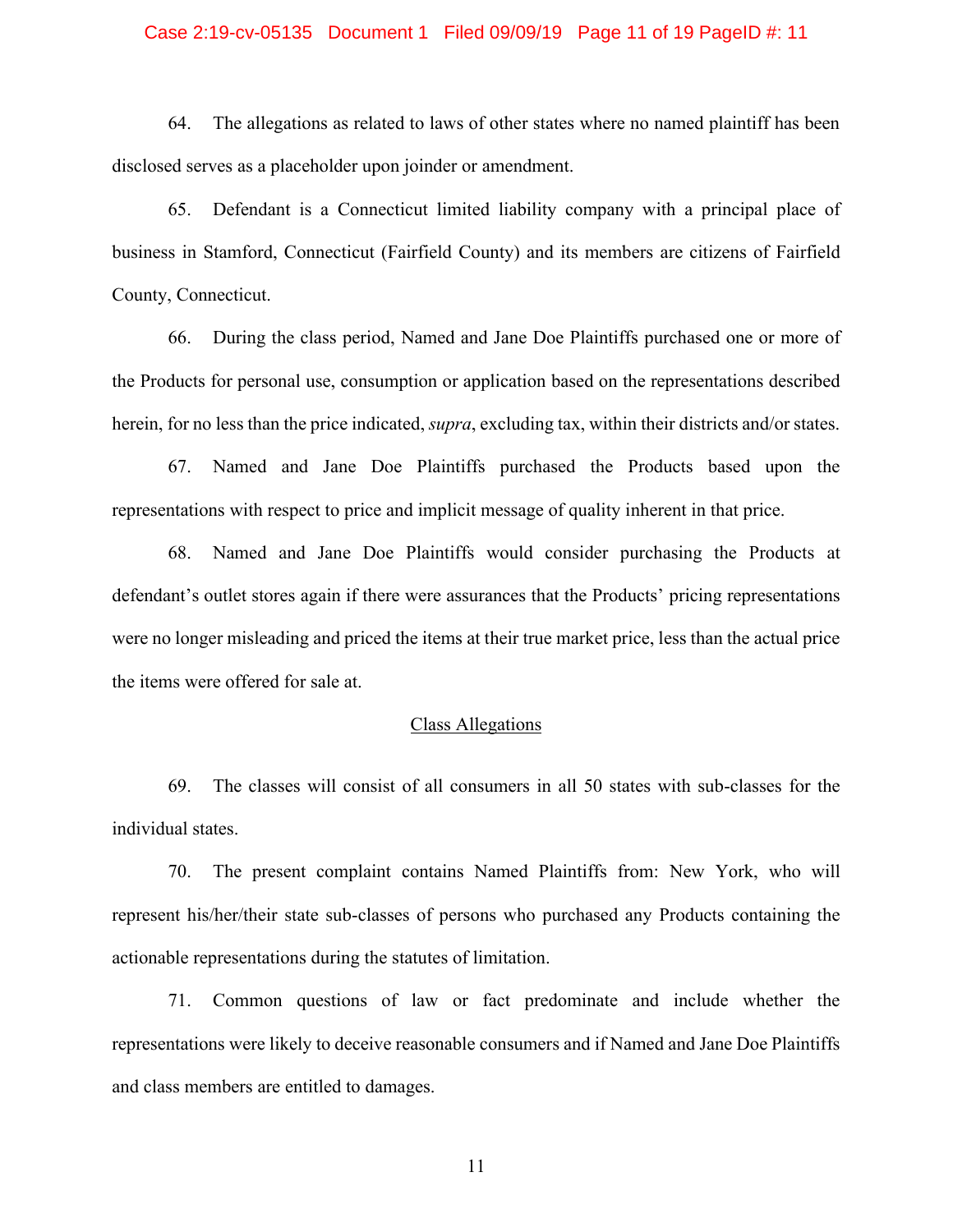## Case 2:19-cv-05135 Document 1 Filed 09/09/19 Page 12 of 19 PageID #: 12

72. Named and Jane Doe Plaintiffs' claims and the basis for relief are typical to other members because all were subjected to the same representations.

73. Named Plaintiffs are adequate representatives because their interests do not conflict with other members.

74. No individual inquiry is necessary since the focus is only on defendant's practices and the class is definable and ascertainable.

75. Individual actions would risk inconsistent results, be repetitive and are impractical to justify, as the claims are modest.

76. Named and Jane Doe Plaintiffs' counsel is competent and experienced in complex

class action litigation and intends to adequately and fairly protect class members' interests.

77. Named and Jane Doe Plaintiffs seek class-wide injunctive relief because the practices continue.

# New York General Business Law ("GBL") §§ 349 & 350, Connecticut Unfair Trade Practices Act, Conn. Gen Stat § 42-110a, *et. seq.* and Consumer Protection Statutes of Other States and Territories

78. Named and Jane Doe Plaintiffs assert causes of action under the consumer protection

statutes of the all 50 states, with Named Plaintiffs asserting the consumer protection laws of their

individual states.

- a. Alabama Deceptive Trade Practices Act, Ala. Code § 8-19-1, *et. seq.*;
- b. Alaska Unfair Trade Practices and Consumer Protection Act, Ak. Code § 45.50.471, *et. seq.*;
- c. Arizona Consumer Fraud Act, Ariz. Rev. Stat. Ann. §§ 44-1521 *et. seq.*;
- d. Arkansas Deceptive Trade Practices Act, Ark. Code § 4-88-101, *et. seq.*;
- e. California Consumers Legal Remedies Act, Cal. Civ. Code §§ 1750 *et seq.* and Unfair Competition Law, Cal. Bus. Prof. Code §§ 17200- 17210 *et. seq.*;
- f. Colorado Consumer Protection Act, Colo Rev. Stat § 6-1-101, *et. seq.*;
- g. Connecticut Unfair Trade Practices Act, Conn. Gen Stat § 42-110a, *et. seq.*;
- h. Delaware Deceptive Trade Practices Act, 6 Del. Code § 2511, *et. seq.*;
- i. District of Columbia Consumer Protection Procedures Act, D.C. Code §§ 28-3901, *et. seq.*;
- j. Florida Deceptive and Unfair Trade Practices, Act *Florida Statutes*§ 501.201, *et. seq.*;
- k. Georgia Fair Business Practices Act, §10-1-390 *et. seq.*;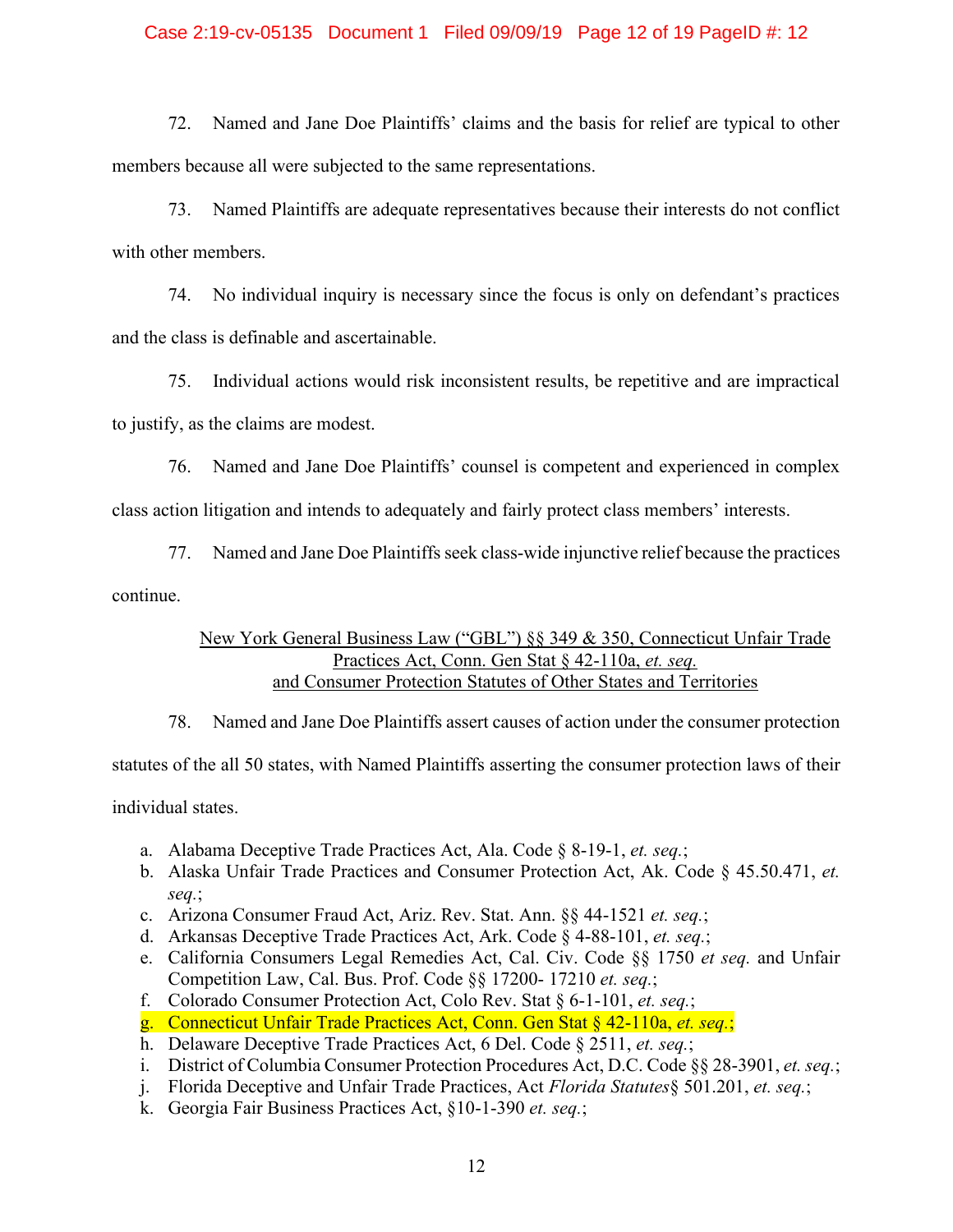# Case 2:19-cv-05135 Document 1 Filed 09/09/19 Page 13 of 19 PageID #: 13

- l. Hawaii Unfair and Deceptive Practices Act, Hawaii Revised Statutes § 480 1, *et. seq.* and Hawaii Uniform Deceptive Trade Practices Act, Hawaii Revised Statute § 481A-1, *et. seq.*;
- m. Idaho Consumer Protection Act, Idaho Code § 48-601, *et. seq.*;
- n. Illinois Consumer Fraud and Deceptive Business Practices Act, 815 ILCS § 505/1, *et. seq.*;
- o. Indiana Deceptive Consumer Sales Act, Ind. Code §§ 24-5-0.5-1 *et. seq.*;
- p. Iowa Consumer Fraud and Private Right of Action for Consumer Frauds Act, Iowa Code Ann. § 714.16 *et seq*.;
- q. Kansas Consumer Protection Act, Kan. Stat. Ann §§ 50 626, *et. seq.*;
- r. Kentucky Consumer Protection Act, Ky. Rev. Stat. Ann. §§ 367.110, *et. seq.*, and the Kentucky Unfair Trade Practices Act, Ky. Rev. Stat. Ann § 365.020, *et. seq.*;
- s. Louisiana Unfair Trade Practices and Consumer Protection Law, La. Rev. Stat. Ann. §§ 51:1401, *et. seq.*;
- t. Maine Unfair Trade Practices Act, 5 Me. Rev. Stat. § 205A, *et. seq.*, and Maine Uniform Deceptive Trade Practices Act, Me. Rev. Stat. Ann. 10, § 1211, *et. seq.*;
- u. Maryland Consumer Protection Act, Md. Code, Com. Law § 13-101 *et seq.*;
- v. Massachusetts Unfair and Deceptive Practices Act, Mass. Gen Laws Ch. 93A;
- w. Michigan Consumer Protection Act, §§ 445.901, *et. seq.*;
- x. Minnesota Prevention of Consumer Fraud Act, Minn. Stat §§ 325F.68, *et. seq.*; and Minnesota Uniform Deceptive Trade Practices Act, Minn. Stat. § 325D.43, *et. seq.*;
- y. Mississippi Consumer Protection Act, Miss. Code An. §§ 75-24-1, *et. seq.*;
- z. Missouri Merchandising Practices Act, Mo. Rev. Stat. § 407.010, *et. seq.*;
- aa. Montana Unfair Trade Practices and Consumer Protection Act, Mont. Code § 30-14-101, *et. seq.*;
- bb. Nebraska Consumer Protection Act, neb. Rev. Stat. § 59 1601 *et. seq.*, and the Nebraska Uniform Deceptive Trade Practices Act, Neb. Rev. Stat. § 87-301, *et. seq.*;
- cc. Nevada Trade Regulation and Practices Act, Nev. Rev. Stat. §§ 598.0903, *et. seq.*;
- dd. New Hampshire Consumer Protection Act, N.H. Rev. Stat. § 358-A:1, *et. seq.*;
- ee. New Jersey Consumer Fraud Act, N.J. Stat. Ann. §§ 56:8 1, *et. seq.*;
- ff. New Mexico Unfair Practices Act, N.M. Sta. Ann. §§ 57 12 1, *et. seq.*;
- gg. New York General Business Law ("GBL") §§ 349 & 350;
- hh. North Carolina General Statutes Chapter 75: Monopolies, Trusts and Consumer Protection, N.C. Gen. Stat. §§ 75-1.1 through 75-35;
- ii. North Dakota Consumer Fraud Act, N.D. Cent. Code §§ 51 15 01, *et. seq.*;
- jj. Ohio Rev. Code Ann. §§ 1345.02 and 1345.03; Ohio Admin. Code §§ 109;
- kk. Oklahoma Consumer Protection Act, Okla. Stat. 15 § 751, *et. seq.*;
- ll. Oregon Unfair Trade Practices Act, Ore. Rev. Stat. § 646.608(e) & (g);
- mm. Pennsylvania Unfair Trade Practices and Consumer Protection Law, 73 Pa. Stat. Ann. §§ 201-1 *et. seq.*;
- nn. Rhode Island Unfair Trade Practices and Consumer Protection Act, R.I. Gen. Laws § 6- 13.1-1 *et. seq.*;
- oo. South Carolina Unfair Trade Practices Act, S.C. Code Law § 39-5-10, *et. seq.*;
- pp. South Dakota's Deceptive Trade Practices and Consumer Protection Law, S.D. Codified Laws §§ 37 24 1, *et. seq.*;
- qq. Tennessee Consumer Protection Act, Tenn. Code Ann. § 47-18-101 *et. seq.*;
- rr. Texas Deceptive Trade Practices-Consumer Protection Act, Tex. Bus. & Com. Code Ann. §§ 17.41 *et. seq.*;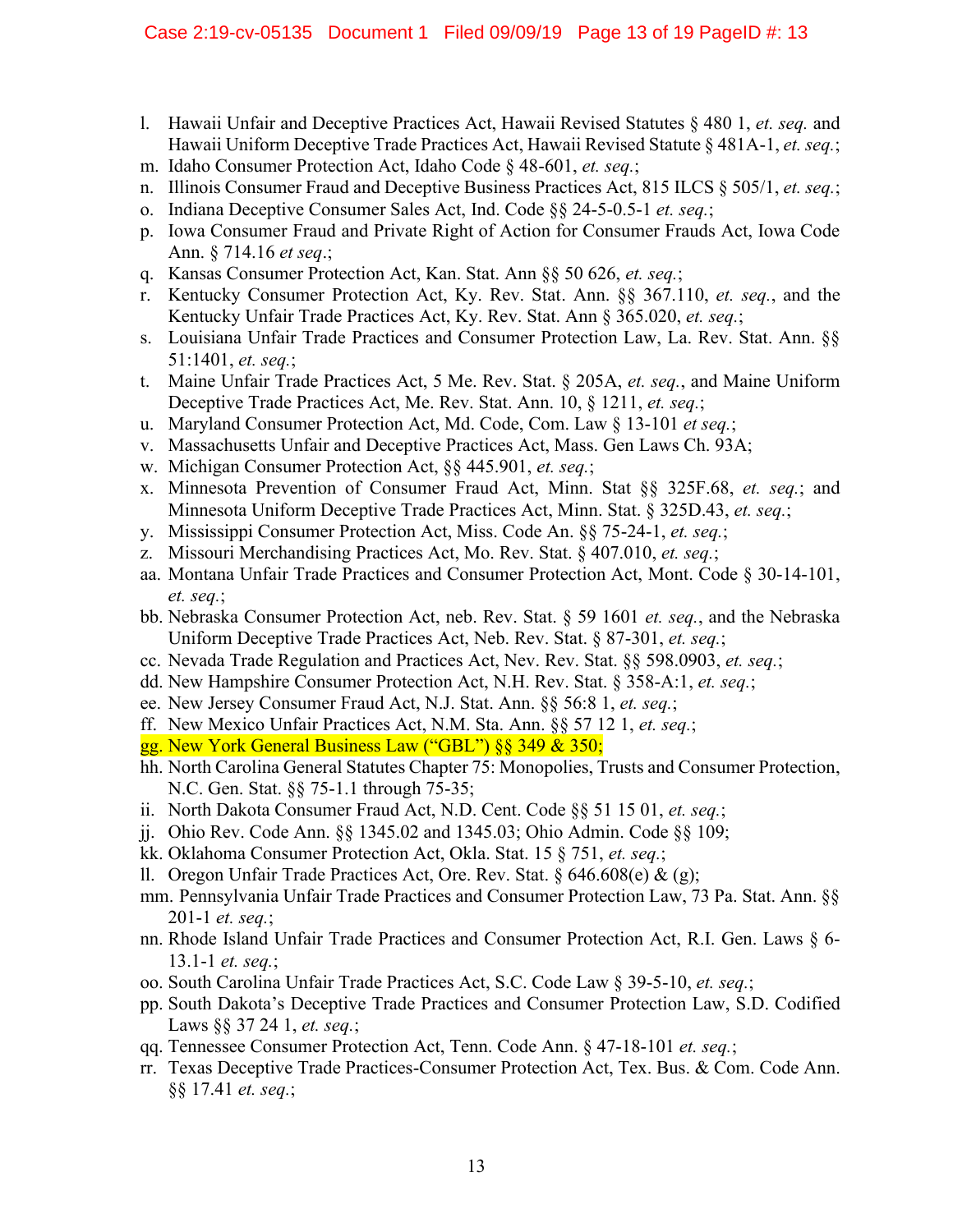#### Case 2:19-cv-05135 Document 1 Filed 09/09/19 Page 14 of 19 PageID #: 14

- ss. Utah Consumer Sales Practices Act, Utah Code Ann. §§ 13-11-1 *et. seq.*;
- tt. Vermont Consumer Fraud Act, Vt. Stat. Ann. Tit. 9, § 2451, *et. seq.*;
- uu. Virginia Consumer Protection Act, Va. Code Ann. §§ 59.1-196 *et. seq.*;
- vv. Washington Consumer Fraud Act, Wash. Rev. Code § 19.86/0101, *et. seq.*;
- ww. West Virginia Consumer Credit and Protection Act, West Virginia Code § 46A-6-101, *et. seq.*;
- xx. Wisconsin Deceptive Trade Practices Act, Wis. Stat. §§ 100.18, *et. seq.*; and
- yy. Wyoming Consumer Protection Act, Wyo. Stat. Ann.§§ 40-12-101 *et. seq.*;
- 79. Named and Jane Doe Plaintiffs and class members assert causes of action under the

consumer protection laws of their States.

80. Defendant's conduct was misleading, deceptive, unlawful, fraudulent, and unfair

because (1) it gives the impression to consumers the Products were of higher quality and value,

(2) the outward similarity between the outlet and retail product makes it almost impossible to detect

the subtle distinctions and (3) makes it unlikely customers will examine the Products to discover

they are of different quality.

81. Defendant's acts, practices, pricing, advertising, labeling, packaging, representations and omissions are not unique to the parties and have a broader impact on the public.

82. Named and Jane Doe Plaintiffs and class members desired to purchase products which either were priced at the level set by the market for goods of the type sold at the outlet stores, a lower price than they actually paid.

83. After mailing appropriate notice and demand, Named and/or Jane Doe Plaintiffs who reside in a State where notice is required prior to seeking damages under that State's Consumer Protection Statutes, will have mailed and/or have amended this complaint to request damages. Cal. Civil Code § 1782(a), (d); Mass. UDAP, Mass. Gen Laws Ch. 93A, etc.

84. The deceptive pricing representations and omissions were relied on by Named and Jane Doe Plaintiffs and class members, causing damages.

## Negligent Misrepresentation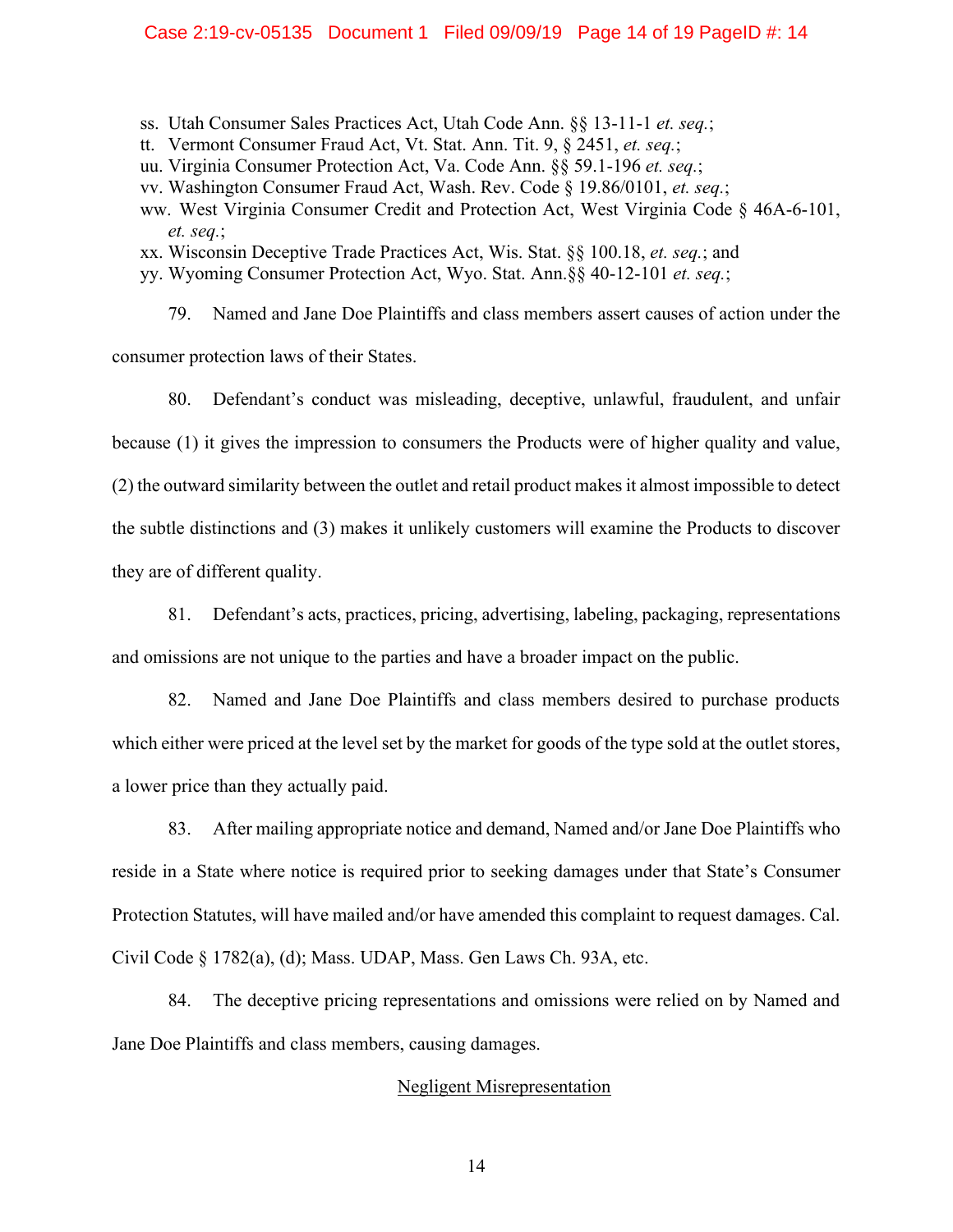### Case 2:19-cv-05135 Document 1 Filed 09/09/19 Page 15 of 19 PageID #: 15

85. Named and Jane Doe Plaintiffs and class members incorporate by reference all preceding paragraphs.

86. Defendant misrepresented the substantive, quality, compositional and other attributes of the Products through a fictious pricing scheme.

87. Defendant had a duty, established by the FTC and where applicable, the individual States, to disclose and/or provide non-deceptive pricing, marking and labeling of the Products and knew or should have known same were false or misleading.

88. This duty is based on defendant's position as an entity which has held itself out as having special knowledge in the production, service and/or sale of the product or service type.

89. The representations took advantage of cognitive shortcuts made by consumers at the point-of-sale and their trust placed in defendant, a well-known and widely recognized and respected brand in this sector for this type of product or service.

90. Named and Jane Doe Plaintiffs and class members reasonably and justifiably relied on these negligent misrepresentations and omissions, which served to induce and did induce, the purchase of the Products.

91. Named and Jane Doe Plaintiffs and class members would not have purchased the Products or paid as much if the true facts had been known, suffering damages.

## Breaches of Express Warranty, Implied Warranty of Merchantability and Magnuson Moss Warranty Act, 15 U.S.C. §§ 2301, *et seq*.

92. Named and Jane Doe Plaintiffs incorporate by references all preceding paragraphs.

93. Defendant manufactures, markets, prices, labels and sells products at their outlet stores which are expected by customers to be of equivalent quality to items at their retail stores.

94. The Products warranted to Named and Jane Doe Plaintiffs and class members that they possessed substantive, qualitative, compositional and other attributes which they did not and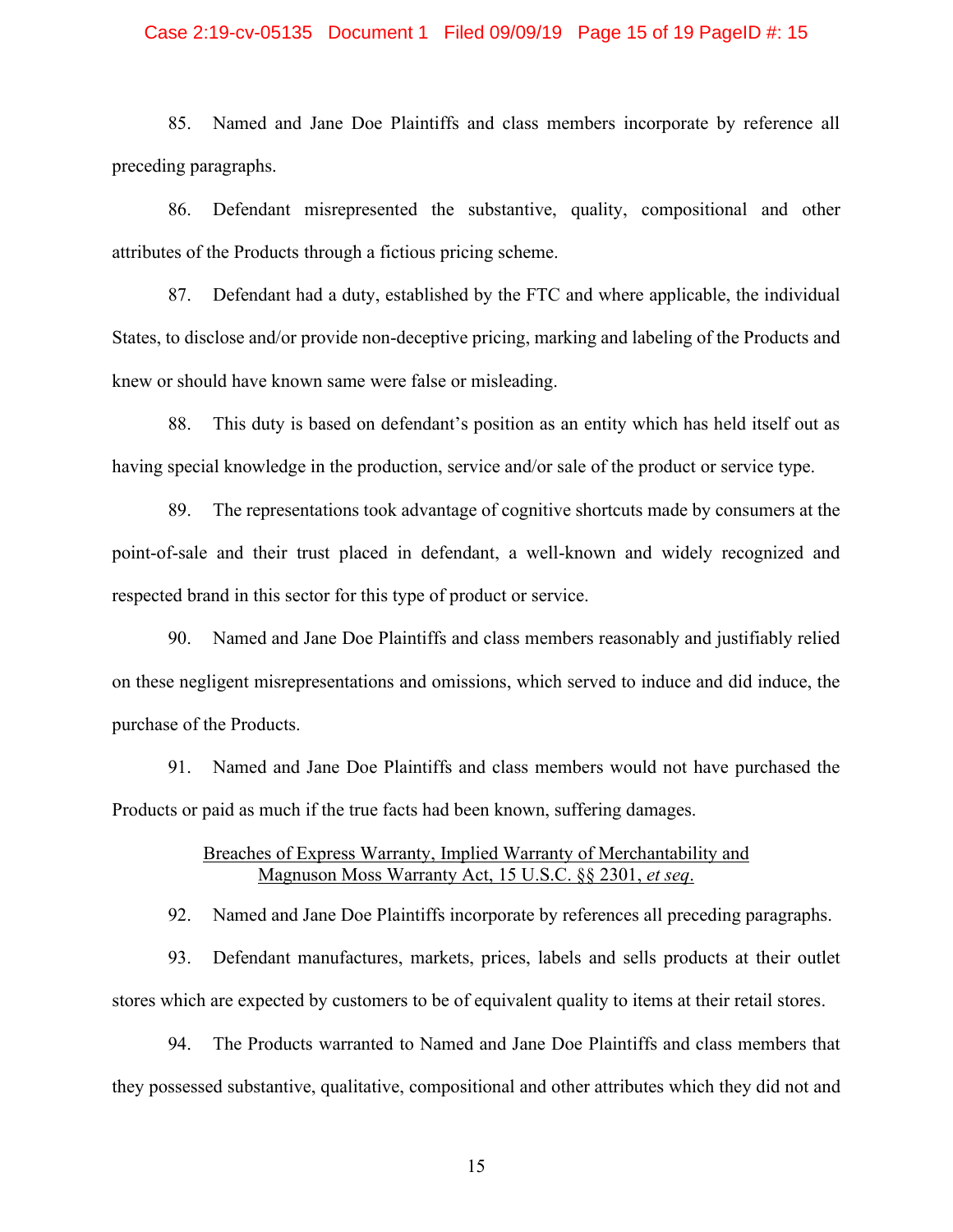# Case 2:19-cv-05135 Document 1 Filed 09/09/19 Page 16 of 19 PageID #: 16

that their prices were based on market forces.

95. Defendant had a duty to disclose and/or provide a non-deceptive pricing of the Products and knew or should have known same were false or misleading.

96. This duty is based, in part, on defendant's position as one of the most recognized companies in this sector

97. The Products warranted to Named and Jane Doe Plaintiffs and class members that their prices were either a good deal or at worse, no less than the prices they were sold at, when they were worth less than such price.

98. Named and Jane Doe Plaintiffs provided or will provide notice to defendant and/or its agents, representatives or retailers.

99. The Products did not conform to their affirmations of fact and promises, wholly due to defendant's actions and were not merchantable.

100. Named and Jane Doe Plaintiffs and class members relied on defendant's claims, paying more than they would have.

### Fraud

101. Named and Jane Doe Plaintiffs incorporate by references all preceding paragraphs.

102. Defendant's purpose was to sell additional products in other channels at lower prices than sold at their retail prices.

103. Defendant induced these purchases through their deceptive practices and knew the suggested retail prices were false.

104. Defendant's fraudulent intent is evinced by its failure to accurately price the Products when it was in a position to do this.

105. Defendant's intent was to secure economic advantage in the marketplace against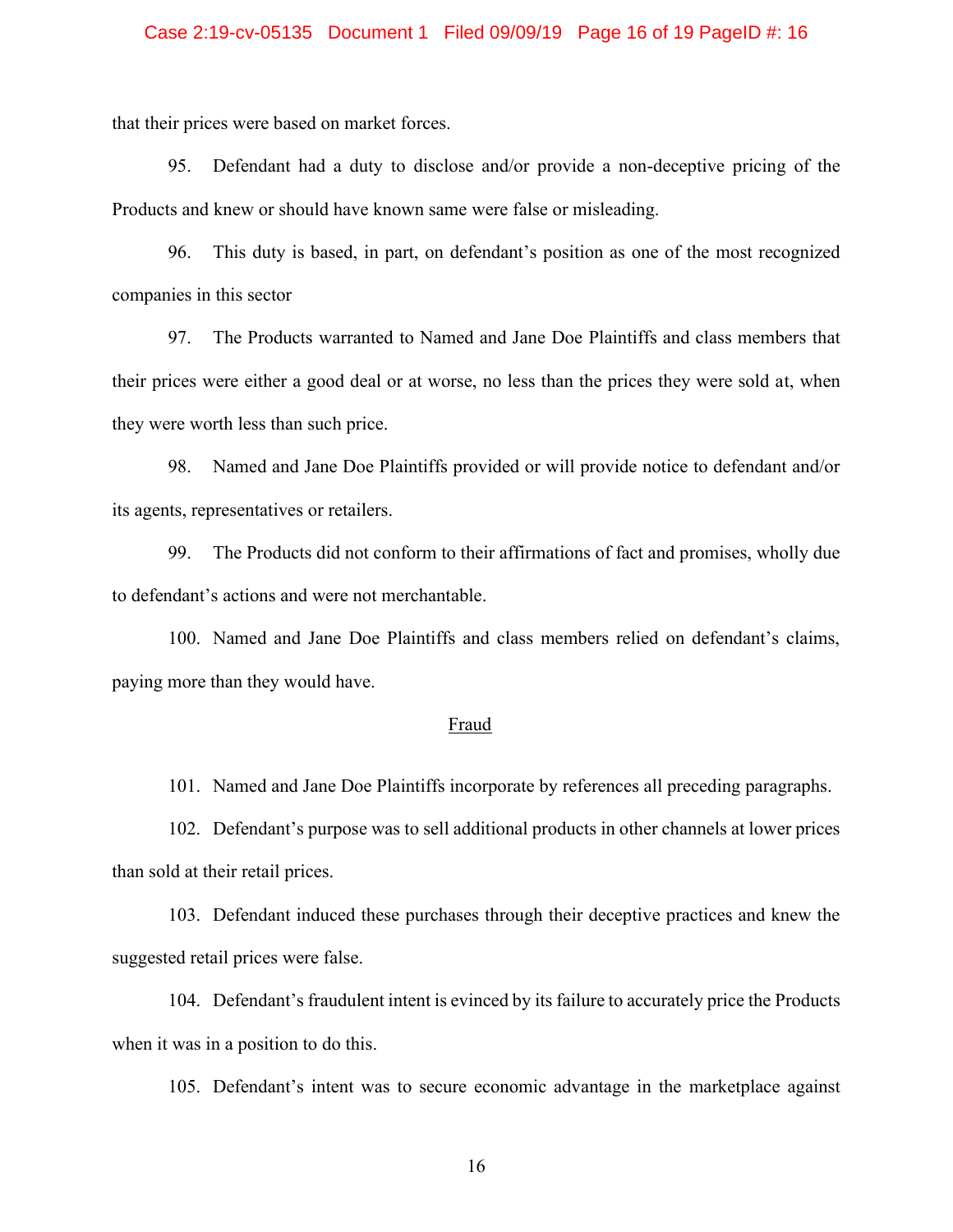#### Case 2:19-cv-05135 Document 1 Filed 09/09/19 Page 17 of 19 PageID #: 17

competitors and capture customers who would not otherwise shop at their retail stores due to the traditionally higher prices charged for a brands main line products.

106. Named and Jane Doe Plaintiffs and class members observed and relied on defendant's pricing and claims, causing them to pay more than they would have, entitling them to damages.

## Unjust Enrichment

107. Named and Jane Doe Plaintiffs incorporate by references all preceding paragraphs.

108. Defendant obtained benefits and monies because the Products were not as represented and expected based on their price and quality, to the detriment and impoverishment of plaintiff and class members, who seek restitution and disgorgement of inequitably obtained profits.

### Jury Demand and Prayer for Relief

Named and Jane Doe Plaintiffs demand a jury trial on all issues.

**WHEREFORE,** Named and Jane Doe Plaintiffs pray for judgment:

- 1. Declaring this a proper class action, certifying named plaintiffs as representatives and the undersigned as counsel for the class;
- 2. Entering preliminary and permanent injunctive relief by directing defendant to correct the challenged practices to comply with the law;
- 3. Injunctive relief to remove and/or refrain from the challenged representations, restitution and disgorgement for members of the State Subclasses pursuant to the consumer protection laws of their States;
- 4. Awarding monetary damages and interest, including treble and punitive damages, pursuant to the common law and consumer protection law claims, and other statutory claims;
- 5. Awarding costs and expenses, including reasonable fees for plaintiffs' attorneys and experts; and